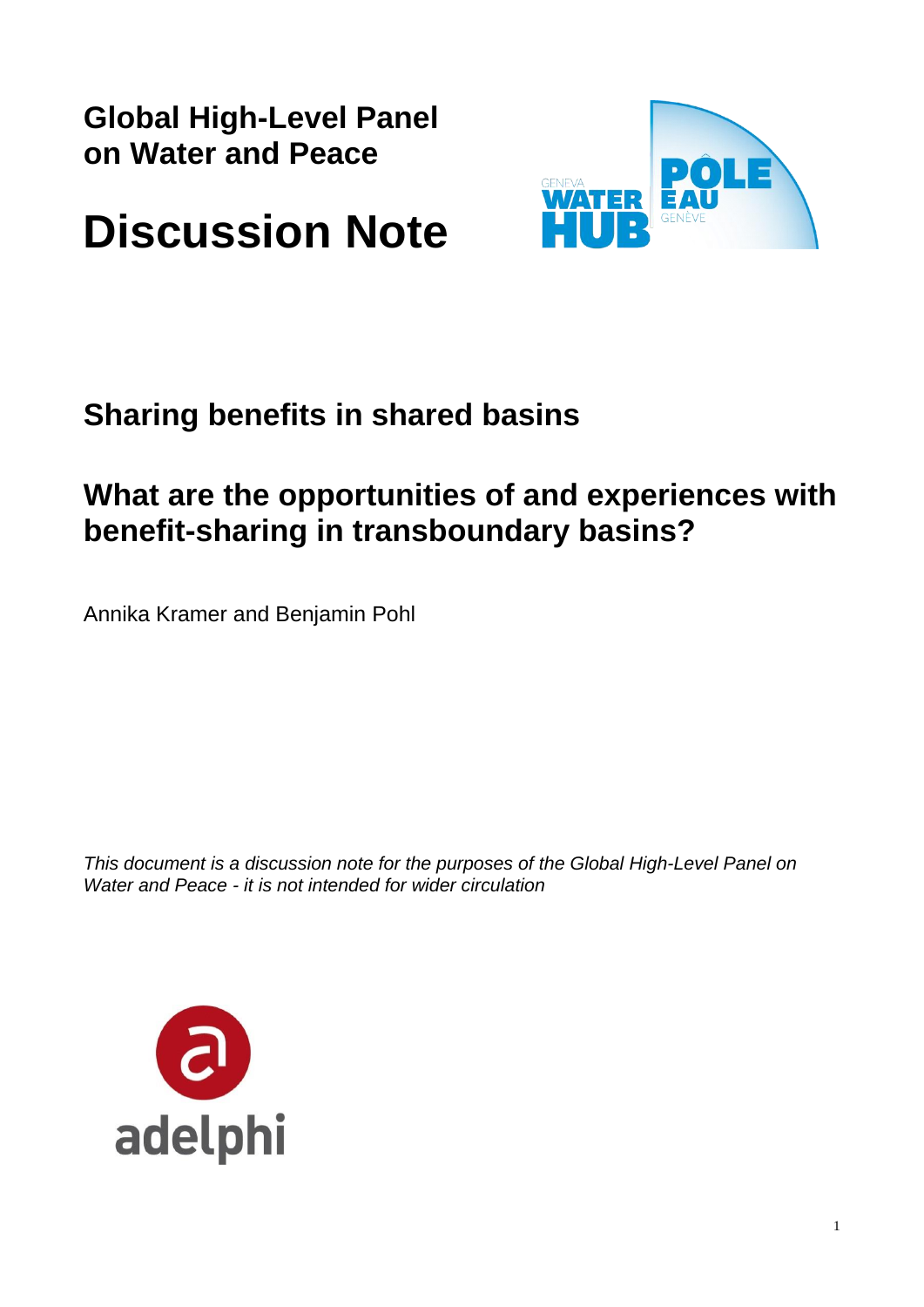This discussion note has been prepared by the Geneva Water Hub, the Secretariat of the Global High-Level Panel on Water and Peace, as an input for the second session of the Panel which will take place on April 5-6, 2016 in Dakar, Senegal.

The note was written by Annika Kramer and Benjamin Pohl from adelphi, in the framework of a partnership between adelphi and the Geneva Water Hub funded by the Swiss Agency for Development and Cooperation (SDC).

The Geneva Water Hub is developing the hydropolitics agenda to better address water-related conflicts and promote water as an instrument of peace. https://www.genevawaterhub.org/

adelphi is a leading independent think tank and public policy consultancy specialising in climate, environment and development. https://www.adelphi.de

The analysis and recommendations in this note represent only the opinion of the authors.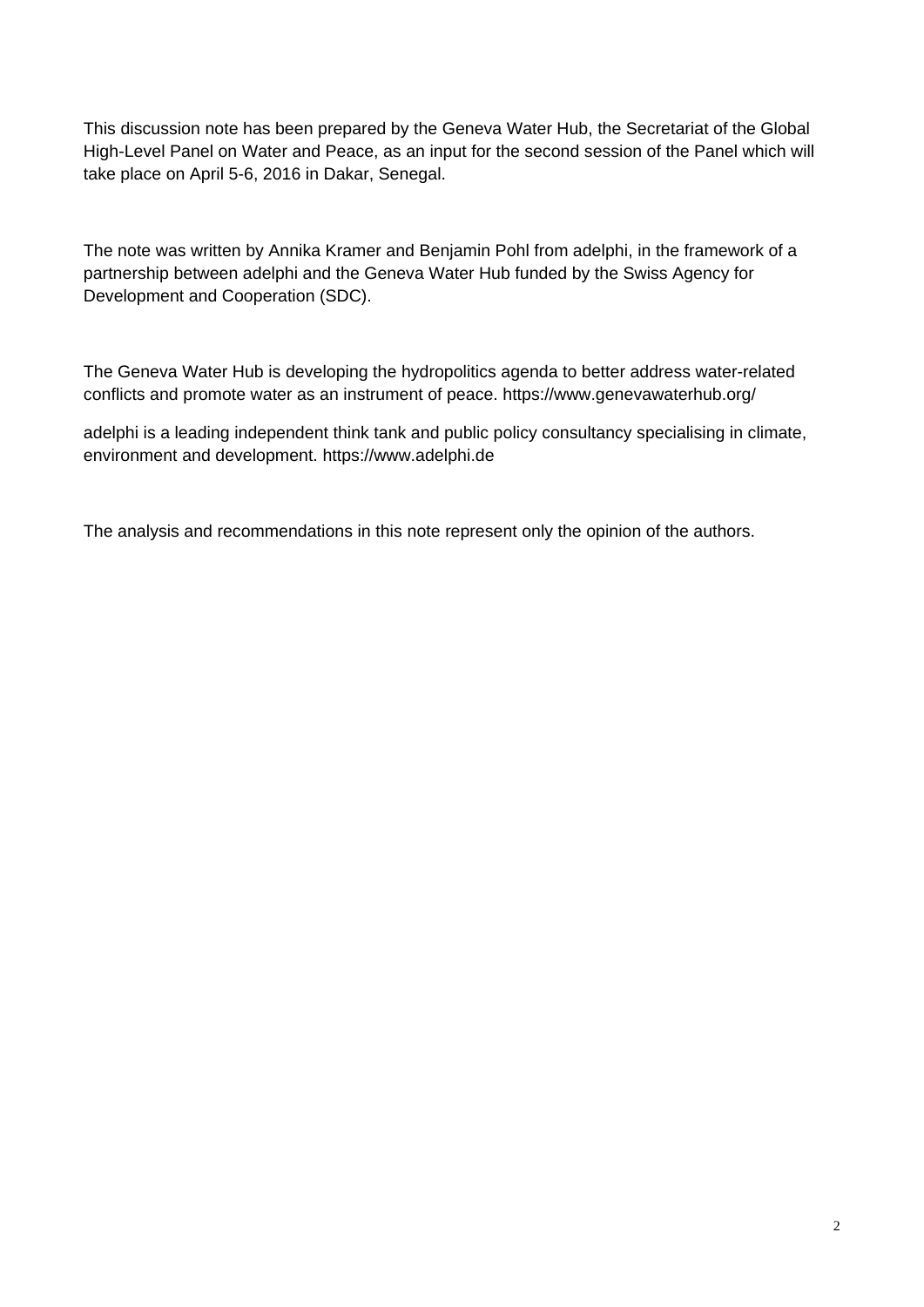# **1.1. Objective of this paper**

This paper provides a short overview of opportunities of benefit-sharing in transboundary basins as well as some of the lessons learnt from initiatives to put this concept into practice. It aims to support the High-Level Panel (HLP) in deliberating how to prevent and cope with water-related transboundary conflicts and to facilitate the role of water in building peace and cooperation. To this end, it starts out with a short reflection on the potential benefits of transboundary cooperation and how these could be shared. Based on this, it discusses the challenges that remain in operationalising the concept of benefit-sharing to foster transboundary cooperation and that may benefit from international guidance such as the HLP aims to provide.

## **1.2. The concept of benefit-sharing**

#### *Benefits of transboundary cooperation*

The main idea behind the concept of benefit-sharing is that riparian countries in transboundary basins should focus on sharing the benefits that accrue from the use of the basin's resources instead of focusing solely on the allocation of water resources among riparians. In terms of a basin's political economy, this is about shifting from a necessarily competitive zero-sum game (where one country's water allocations come at the expense of the other's) into an at least partly cooperative positive-sum game, creating incentives for cooperation (e.g. where one country's water use and management produces co-benefits for other riparians, or the optimization of water across the basin creates a 'benefit surplus' that can be shared among riparians).

Cooperation in transboundary river basins can yield different types of benefits including economic, environmental, and political benefits: Economic benefits may accrue directly, e.g. from improved hydropower production and transmission, flood protection, and increased agricultural output, or indirectly, e.g. from better integration of markets and trade. Environmental benefits include improved water quality, secured environmental flows, and wetland conservation. Political benefits finally may include increased regional cooperation as well as regional security and stability. A commonly used typology to systemize benefits related to cooperation in transboundary basins has been developed by Claudia Sadoff and David Grey (2002) and is reflected in table 1 below.

The idea of benefit-sharing is based on the fact that international coordination in the management and development of water resources in a transboundary basin may allow for optimization of resource use and increase overall benefits. For instance, water might be used more efficiently for food production in certain parts of the basin than in others, or coordinated dam operation across a basin can increase overall efficiency in hydropower generation. Moreover, one country's resource use for a certain purpose can create benefits for other riparians. One example for such win-win constellations would be that the construction of dams for hydropower production can simultaneously result in improved potential for downstream flood management, improved downstream navigation, greater downstream hydropower potential due to more stable flows etc. Similarly, watershed management projects upstream can provide downstream benefits in the form of flood control, reduced siltation, and even higher water availability. Sharing the benefits and costs resulting from the use of a basin's resources can provide incentives to cooperate rather than to act unilaterally.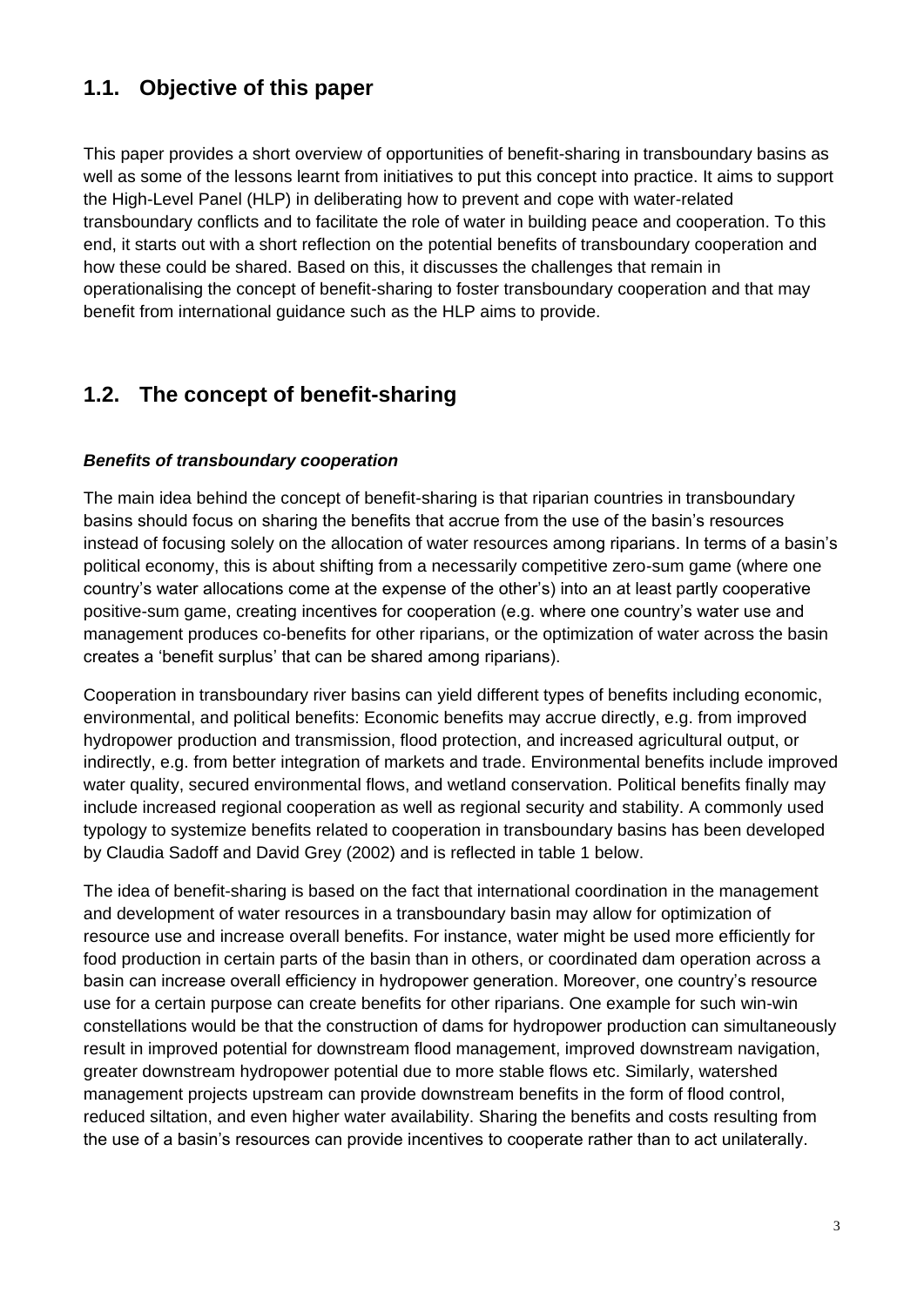**Table 1: Types of benefits from cooperation on transboundary rivers (adapted from Sadoff & Grey 2002)**

| <b>Type of benefit</b>                                | <b>Examples of problems &amp; issues</b>                                         | <b>Examples of benefits from</b><br>cooperation                                                                                |
|-------------------------------------------------------|----------------------------------------------------------------------------------|--------------------------------------------------------------------------------------------------------------------------------|
| "environmental": Benefits<br>"to the river"           | Poor water quality, degraded<br>watersheds, wetlands & biodiversity              | Improved water quality, improved<br>river flow, soil & watershed<br>conservation, protection of<br>biodiversity, afforestation |
| "direct economic": Benefits<br>"from the river"       | Increasing demand for water; sub-<br>optimal water resources<br>management (WRM) | Better WRM for hydropower and<br>irrigation, flood management &<br>drought mitigation, navigation,<br>fisheries, recreation    |
| "political"; reducing costs<br>"because of the river" | Political tensions & conflicts                                                   | Improved political relations and<br>regional stability, increased food &<br>energy security                                    |
| "indirect economic":<br>Benefits "beyond the river"   | Lack of regional infrastructure;<br>under-developed trade & regional<br>services | Better integration of infrastructure,<br>markets & trade                                                                       |

#### *Mechanisms for benefit-sharing*

The benefits that result from coordinated river basin management are often not equally distributed among riparian states. They usually depend on their respective position (upstream or downstream) in the basin, their former water use (and water allocations), economic context, etc. In order to provide incentives for cooperation, it is thus necessary to agree on how benefits (and costs) are shared among riparians. There are different approaches to sharing costs and benefits:

- a) through direct compensation in form of financial flows or joint ownership of water infrastructure, or in non-monetary terms such as the transfer of water rights or transfer of electricity produced from hydropower dams; or
- b) through linking several opportunities for cooperation, such as water management projects to offset different cost-benefit balances.

Linking different issues and opportunities for cooperation can facilitate benefit-sharing negotiations and increase overall resource efficiency. For example, benefits from hydropower production and flood management could be shared in a "basket of benefits". Opportunities for win-win solutions expand as riparians look beyond benefits directly resulting from the various uses of the basin's water resources and include related sectors, for example options for mutual investment and trade in agriculture (e.g. preferential investment options and water efficiency measures in irrigation) and arrangements for grid connections and power-trading, or benefits with regard to transportation, security, etc.

Such baskets of benefits can take different forms. Issues, such as which projects, types of benefits and water uses to include – as well as sharing mechanisms and organizational structures – need to be negotiated among the riparians concerned. While most of the existing experience with benefitsharing in transboundary basins focuses on projects with clear and limited scope, there are also approaches that look at a larger number of projects with counterbalancing costs and benefits. Scenarios of open baskets of benefits are taken as a basis for negotiations, e.g. in the Transboundary Waters Opportunity (TWO) analysis (Phillips et al. 2008).

Whereas the scope of the approach is almost unlimited, experience has shown that it is the process of negotiating benefit-sharing agreements rather than the technical solutions identified that is of utmost importance for success (Klaphake 2005). Current scholarly discussion about the potential of benefit-sharing and basket of benefits approaches in promoting transboundary water cooperation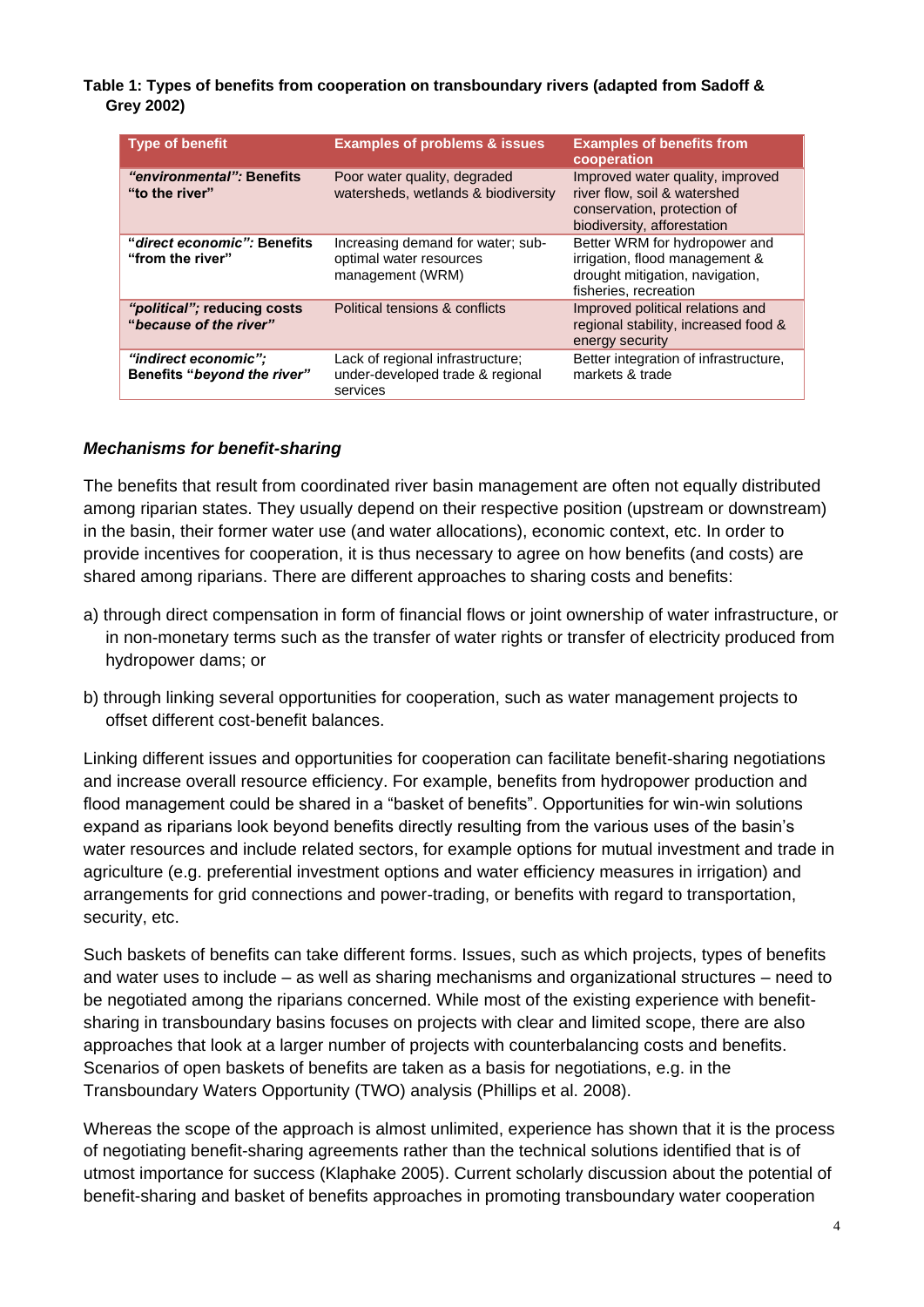clearly show that the prerequisite for successful implementation is trust among all participants. Because building trust is a slow and often non-linear process, negotiating benefit-sharing agreements takes a lot of time. Achieving agreement on benefit-sharing packages in the Lesotho Highlands project and the Senegal basin (see Box 1 below), for instance, each took about 30 years.

Third parties, such as funding agencies, can play an important role in promoting shared baskets of benefits. They can initiate the quest for shared benefits (e.g. by providing seed funding), act as mediators to reconcile diverging interests, serve as external experts to assess potential costs and benefits, provide know-how on technical and administrative issues, and facilitate trust-building by leveraging their expertise to vouch for the credibility of assessments and valuations.

### **1.3. The challenges ahead**

The analysis above entails a number of challenges for the international community that the High-Level Panel could discuss in its efforts to draft a set of proposals on how to prevent and cope with water-related transboundary conflicts and facilitate the role of water in building peace and cooperation.

Assessing potential benefits to be shared requires mutual agreement on underlying data. In shared river basins, however, data is often contested among riparians. Moreover, the various water uses are valued differently by different users and perceptions often overshadow facts. How benefits are valued by riparian countries largely depends on national development priorities. Approaches have to be developed for dealing with data contestation, diverging perceptions, and balancing national priorities. Third parties might have an important role to play in developing approaches as well as facilitating processes.

Even if assessments reveal potential win-win solutions, agreeing on benefit-sharing mechanisms entails political risks, especially in cases where the status quo favours one or a limited number of riparian states. Drafting benefit-sharing mechanisms therefore needs to be combined with hydrodiplomacy efforts and ensure perceived fairness of benefit-sharing agreements.

Political risks may also result from local implications of international benefit-sharing agreements. While transboundary agreements may support win-win solutions at the scale of riparian states, they may still entail uneven distribution of benefits and costs at the local level, e.g. between irrigation upstream of a dam and fisheries downstream. Benefit-sharing agreements need to be politically communicable to national constituencies. Domestic politics is thus an important factor to consider in efforts to promote benefit-sharing in basins. Initiatives to foster a basket of benefit vision should thus consider how benefits and related costs of cooperation can be packaged in national communications. There is need for guidance on how to involve local interests in transboundary negotiations.

Uncertainties with regard to the expected size of benefits and the question whether benefits will actually materialise in the future hamper benefit-sharing negotiations. Strategies need to be developed not only to reduce the level of uncertainty but also to deal with a certain level of uncertainty that will remain. Such strategies could include providing financial as well as political guarantees.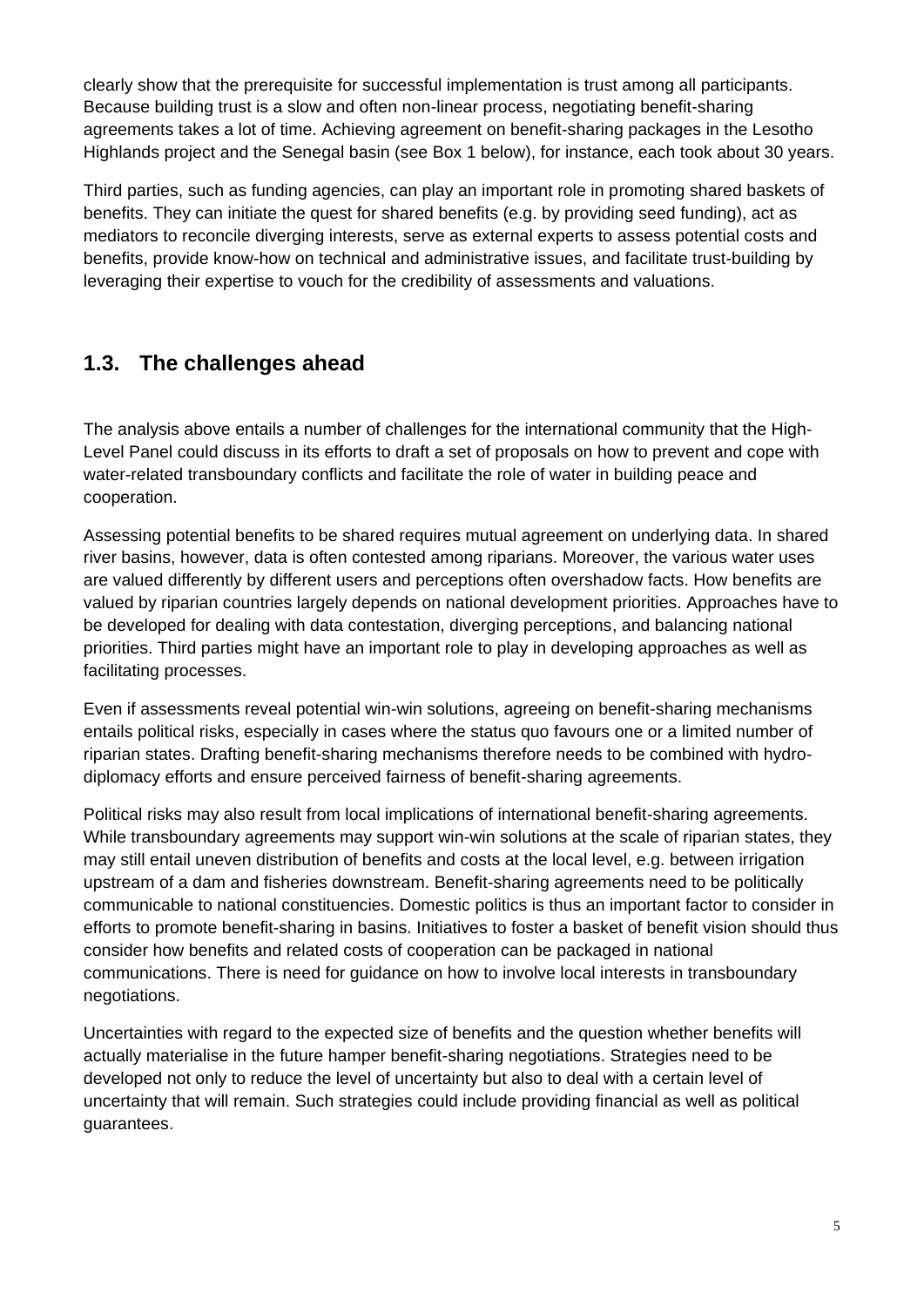#### *Box 1 Benefit-sharing in the Senegal River basin*

Against the backdrop of the Sahel Drought, three of the Senegal River's riparian countries, namely Senegal, Mauritania and Mali created the Organisation pour la mise en valeur du Fleuve Sénégal (OMVS) in 1972 (Guinea did not participate because of political reasons at the time but joined OMVS in 2006). This process was based on a mutually perceived need for basin-wide cooperation in order to create food security and sustained economic development, including access to cost-efficient electricity. At its first meeting in 1972, the Council of Ministers decided to realize, among others two dams: an upstream dam at Manantali for flow regulation, hydropower generation and double-crop irrigation, and a delta dam at Diama to fight salt intrusion and for irrigation purposes.

The two dams were completed in the 1980s. Conventions agreed among the Member states laid down that: the dams and other infrastructure are co-owned by OMVS member states; the co-owners guarantee repayment of loans extended to the OMVS; and investment costs and operating expenses are allocated to the co-owners according to their use of the benefits generated from the dams; In order to define the sharing of costs, a so called "clé de repartition" was therefore developed at the time by Utah State University and adopted by the member states.

| Benefit and cost allocation<br>(clé de repartition)                          | Mauritania | Mali  | Senegal |
|------------------------------------------------------------------------------|------------|-------|---------|
| Irrigation potential, based on the joint<br>operation of Diama and Manantali | 31%        | 11%   | 58%     |
| Energy generated from Manantali                                              | 15%        | 52%   | 33%     |
| Navigation potential generated from<br>Manantali                             | 12%        | 82%   | 6%      |
| Total cost allocation by country                                             | 22.6%      | 35.3% | 42.1%   |

In the case of the Senegal River, expected mutual benefits clearly served as a motivator for transboundary cooperation. Countries came together to form a river basin organisation that would be able to create food security and sustained economic development, including access to cost-efficient electricity. Based on this joint vision, the OMVS member states managed to agree on a cost sharing agreement that was perceived as fair. Still, the multiple goals (irrigation, hydropower and navigation) of the dam projects could not be achieved due to financial constraints, implementation deficits, and bad planning, clearly demonstrating the uncertainties related to benefit sharing agreements. Moreover, environmental and social effects at the local level were not sufficiently taken into account in the project planning, which resulted in different controversies. Meanwhile, mitigation measures to address environmental and social impacts have been implemented with considerable success.

(Source: adapted from Kramer et al. 2012)

.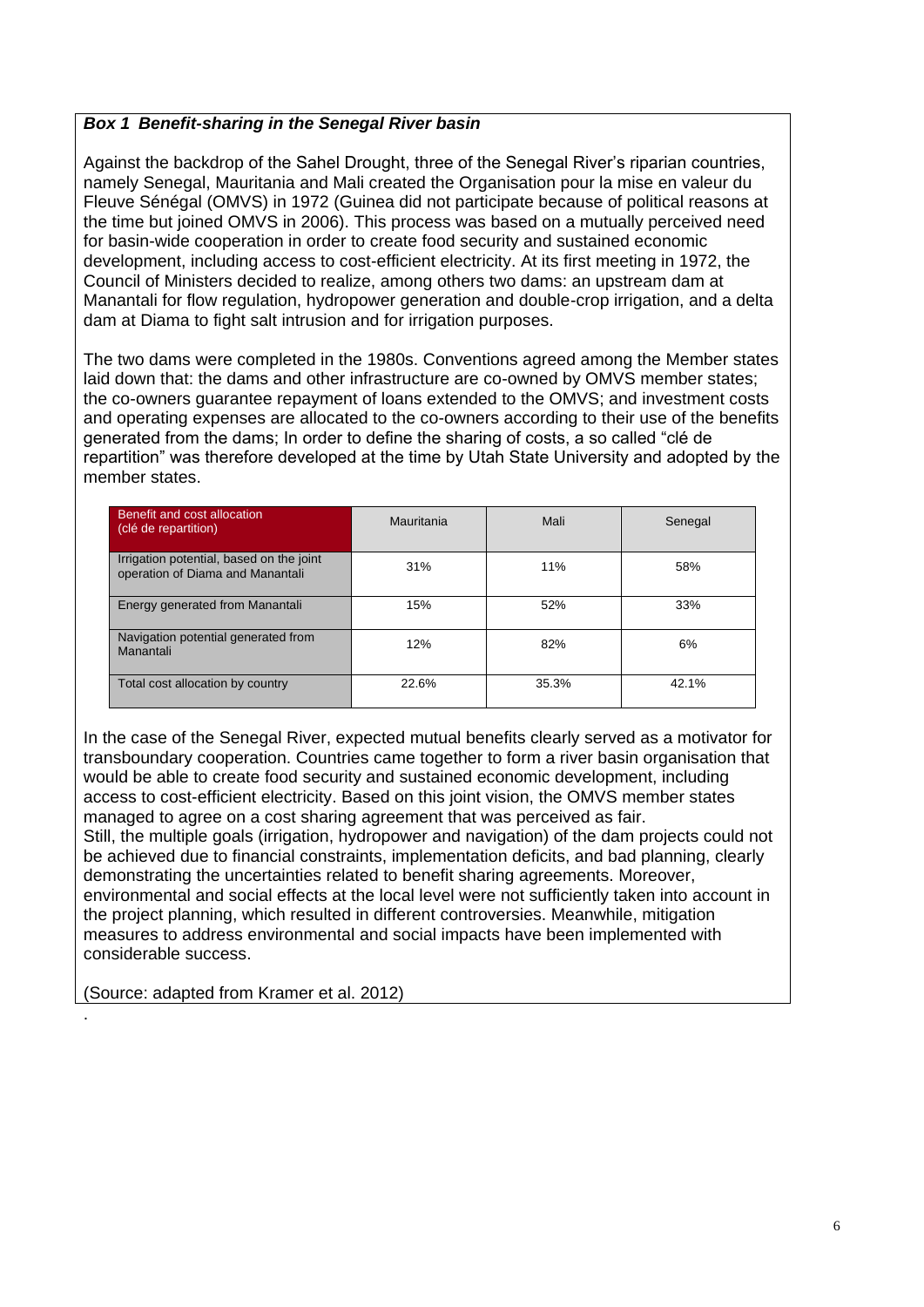## **1.4. Further readings**

Mekong River Commission Initiative on Sustainable Hydropower (2012): Knowledge base on benefit sharing. available from: [http://www.mrcmekong.org/assets/Publications/Manuals-and-](http://www.mrcmekong.org/assets/Publications/Manuals-and-Toolkits/knowledge-base-benefit-sharing-vol1-of-5-Jan-2012.pdf)[Toolkits/knowledge-base-benefit-sharing-vol1-of-5-Jan-2012.pdf](http://www.mrcmekong.org/assets/Publications/Manuals-and-Toolkits/knowledge-base-benefit-sharing-vol1-of-5-Jan-2012.pdf)

This report reviews the concepts and principals of benefit sharing as well as the main categories, types and mechanisms for hydropower and other natural resource extraction sectors. It highlights national experience in Mekong Countries as well as examples from different regions of the world.

Hensengerth, Oliver, Ines Dombrowsky, and Waltina Scheumann (2012): Benefit-Sharing in Dam Projects on Shared Rivers. Discussion Paper 6/2012. Bonn: Deutsches Institut für Entwicklungspolitik (DIE). available from: [http://www.die-gdi.de/discussion-paper/article/benefit](http://www.die-gdi.de/discussion-paper/article/benefit-sharing-in-dam-projects-on-shared-rivers/)[sharing-in-dam-projects-on-shared-rivers/](http://www.die-gdi.de/discussion-paper/article/benefit-sharing-in-dam-projects-on-shared-rivers/)

This study analyses specific mechanisms for benefit-sharing applied to the specific case of dams on international rivers and asks both what incentives can be offered to encourage benefit-sharing and what benefit-sharing mechanisms can be identified. The authors present a conceptual framework for benefit-sharing in dam projects, apply it to various case studies and analyse factors that influence benefit-sharing.

United Nations Economic Commission for Europe, UNECE, 2015: Draft policy guidance note on identifying, assessing and communicating the benefits of transboundary water cooperation. ECE/MP.WAT/WG.1/2015/4, available from:

[http://www.unece.org/fileadmin/DAM/env/documents/2015/WAT/06Jun\\_24-](http://www.unece.org/fileadmin/DAM/env/documents/2015/WAT/06Jun_24-25_IWRM_Geneva/ECE_MP.WAT_WG.1_2015_4_Benefits_policy_guidance_ENG.pdf) [25\\_IWRM\\_Geneva/ECE\\_MP.WAT\\_WG.1\\_2015\\_4\\_Benefits\\_policy\\_guidance\\_ENG.pdf](http://www.unece.org/fileadmin/DAM/env/documents/2015/WAT/06Jun_24-25_IWRM_Geneva/ECE_MP.WAT_WG.1_2015_4_Benefits_policy_guidance_ENG.pdf)

This guidance note proves an introduction to the benefits of transboundary water cooperation and how to carry out a benefit assessment exercise. It suggests how to approach identification, assessment and communication of benefits, as well as how the assessment of benefits can be integrated into transboundary water cooperation policy processes

Phillips, David et al. 2008: The TWO Analysis: Introducing a Methodology for the Transboundary Waters Opportunity Analysis. Report Nr. 23. Stockholm: SIWI. available from: [http://www.gwp.org/Global/ToolBox/References/The%20TWO%20Analysis.%20Introducing%20a%2](http://www.gwp.org/Global/ToolBox/References/The%20TWO%20Analysis.%20Introducing%20a%20Methodology%20for%20the%20Transboundary%20Waters%20Opportunity%20Analysis%20%28SIWI,%202008%29.pdf) [0Methodology%20for%20the%20Transboundary%20Waters%20Opportunity%20Analysis%20%28S](http://www.gwp.org/Global/ToolBox/References/The%20TWO%20Analysis.%20Introducing%20a%20Methodology%20for%20the%20Transboundary%20Waters%20Opportunity%20Analysis%20%28SIWI,%202008%29.pdf) [IWI,%202008%29.pdf](http://www.gwp.org/Global/ToolBox/References/The%20TWO%20Analysis.%20Introducing%20a%20Methodology%20for%20the%20Transboundary%20Waters%20Opportunity%20Analysis%20%28SIWI,%202008%29.pdf)

This report presents a conceptual framework that can be used by stakeholders concerned by the development and management of shared freshwater resources. The objective is to promote the sustainable and equitable use of transboundary water resources, and to clarify trade-offs relating to development. The report outlines a concept for analysing potential benefits in a transboundary river basin to optimise economic growth, political stability and regional integration.